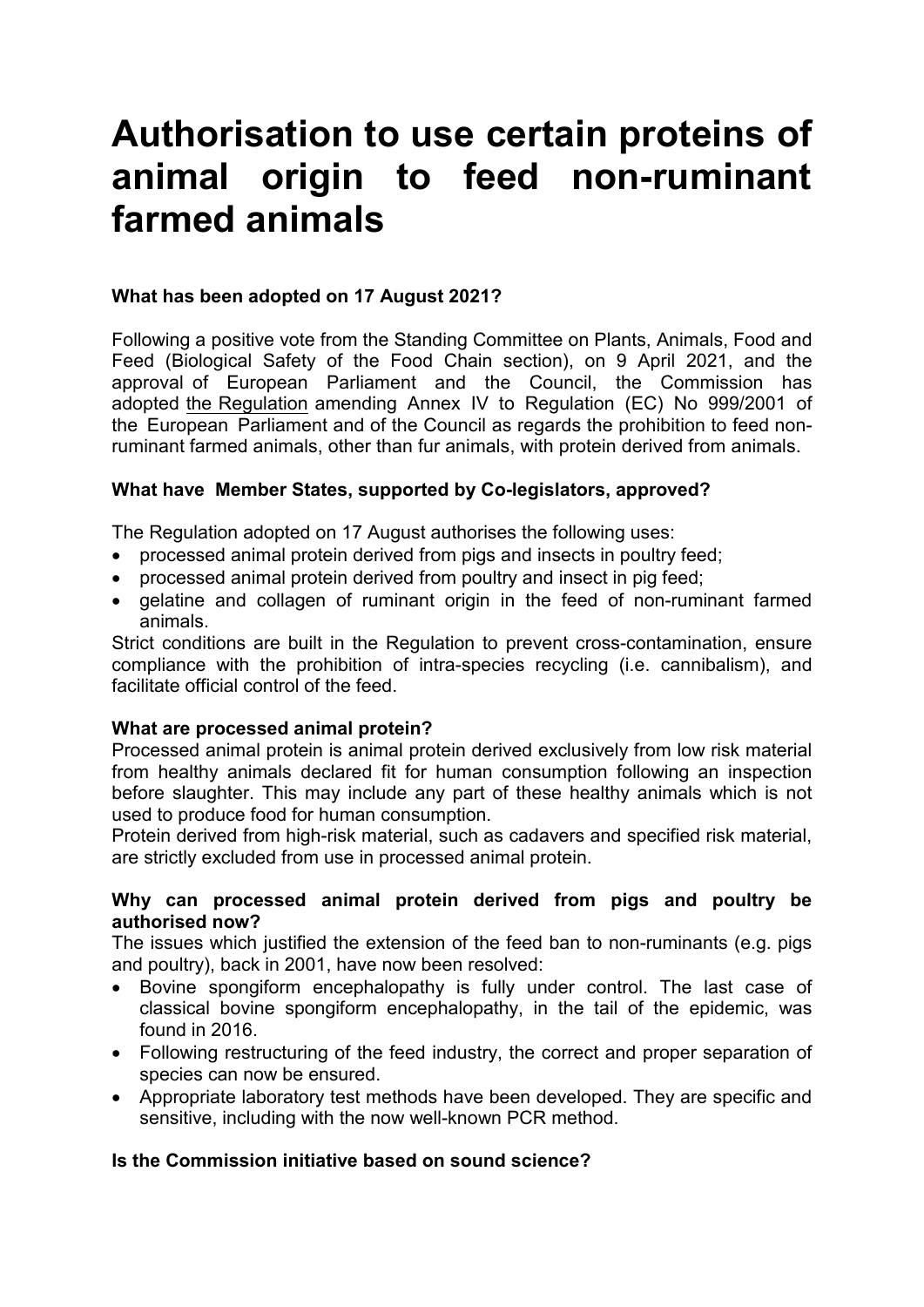Yes. The new measures are all based on several scientific opinions delivered by the European Food Safety Authority (EFSA), including on the processed animal protein derived from pigs and poultry. These opinions all concluded that the risk for the food chain will remain negligible. Thus, in the absence of a scientific basis, there was no longer any health justification for maintaining the prohibitions that are now being lifted.

Moreover, strict conditions are built in the Regulation to ensure that the feed is safe. They aim at preventing cross-contaminations by a strict dedication of production lines by species, at ensuring a full prohibition of intra-species recycling (the so-called cannibalism), and at empowering the competent authorities with appropriate control tools including very sensitive and specific test methods.

# **Does a feed ban remain in the EU?**

Yes, some of the most severe feed ban provisions in the world remain in force in the European Union, way above the international standard. The feeding of any farmed animal with protein derived from ruminant animals (cattle, sheep and goats) remains completely prohibited, with the exception of milk and now of collagen and gelatine. Simultaneously, the feeding of ruminants with any animal-derived protein remains also completely prohibited, with a few limited exceptions, such as milk of course.

Furthermore, the prohibition of intra-species recycling (the so-called cannibalism) is strictly enforced in the Union. This is why the use of processed animal protein derived from pigs has not been allowed in pig feed, and the use of processed animal protein derived from poultry has not been allowed in poultry feed.

# **Why did the Commission propose this Regulation?**

The Commission proposal was triggered by new scientific knowledge demonstrating that a few specific feed ban measures implemented since 2001 were no longer justified, and by the necessity to improve the valorisation in the feed chain of protein derived from animals, in the broader context of the Farm-to-Fork strategy, which aims at promoting a more sustainable agriculture.

The new measures will thus allow a broader use in the feed of high quality protein derived from pigs, poultry and insects, which are locally produced in the Union, partially substituting soybean imported from the Americas. This protein source will be particularly beneficial to address the nutritional needs of some specific categories of pigs and poultry. In addition, the relaxation of the use of processed animal protein derived from pigs and poultry will contribute to a more level playing field for European farmers.

#### **How will these measures contribute to a more sustainable agriculture and to circular economy?**

40% of the EU processed animal protein derived from pigs and poultry was exported so far to non EU-countries to be fed there to pets and farmed animals. Authorising their use in poultry and pig feed respectively will allow for a local valorisation instead of export and reduce the amount of soy imported from the Americas, thus contributing to reducing the EU protein gap and the carbon footprint of the feed sector.

Insects are particularly efficient at converting biomass into high-value protein. They have the potential to play an important role for a more sustainable feed sector. The opening of the pig and poultry feed markets should stimulate the demand for